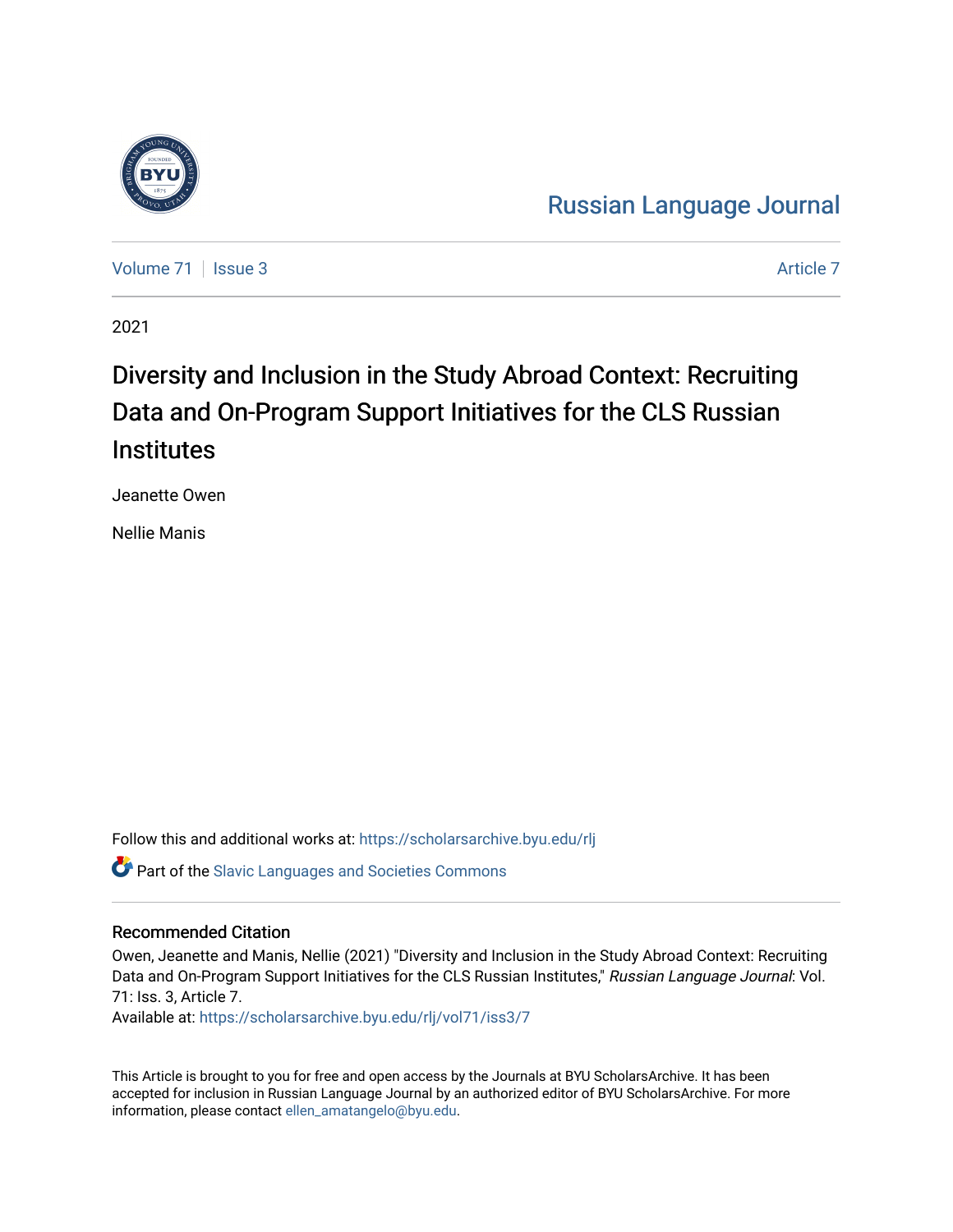# **Diversity and Inclusion in the Study Abroad Context: Recruiting Data and On-Program Support Initiatives for the CLS Russian Institutes**

### **Jeanette Owen, Nellie Manis**

#### **1. Introduction**

The authors submit this paper in the interest of sharing the perspectives and experiences of practitioners in the field of study abroad and to contribute to the discussion of best practices related to the recruitment, preparation, and support of underrepresented students with examples related to the study of Russian. The authors recognize that further work on study abroad programming for underrepresented students is necessary, and this contribution is intended to foster further discussion across the field.

The authors will draw on experience administering the Critical Language Scholarship (CLS) Program, a program of the U.S. Department of State, Bureau of Educational and Cultural Affairs. The CLS Program is a fully funded 8-week intensive overseas language and cultural immersion program for U.S. undergraduate and graduate students. In the CLS Program, students can study one of 15 languages, including Russian, with funding provided by the U.S. government and supported in its implementation by American Councils for International Education (https://clscholarship.org/). The CLS Program seeks to increase the number of Americans with the advanced linguistic skills critical to national security. It also strives to promote American competitiveness and economic prosperity; increase engagement and mutual understanding with the people of other countries; and develop overseas capacity for the study of critical languages.

#### **2. Diversity and access**

The CLS Program is publicly funded under the Mutual Educational and Cultural Exchange Act of 1961, also known as the Fulbright-Hays Act, and is expected to be "balanced and representative of the diversity of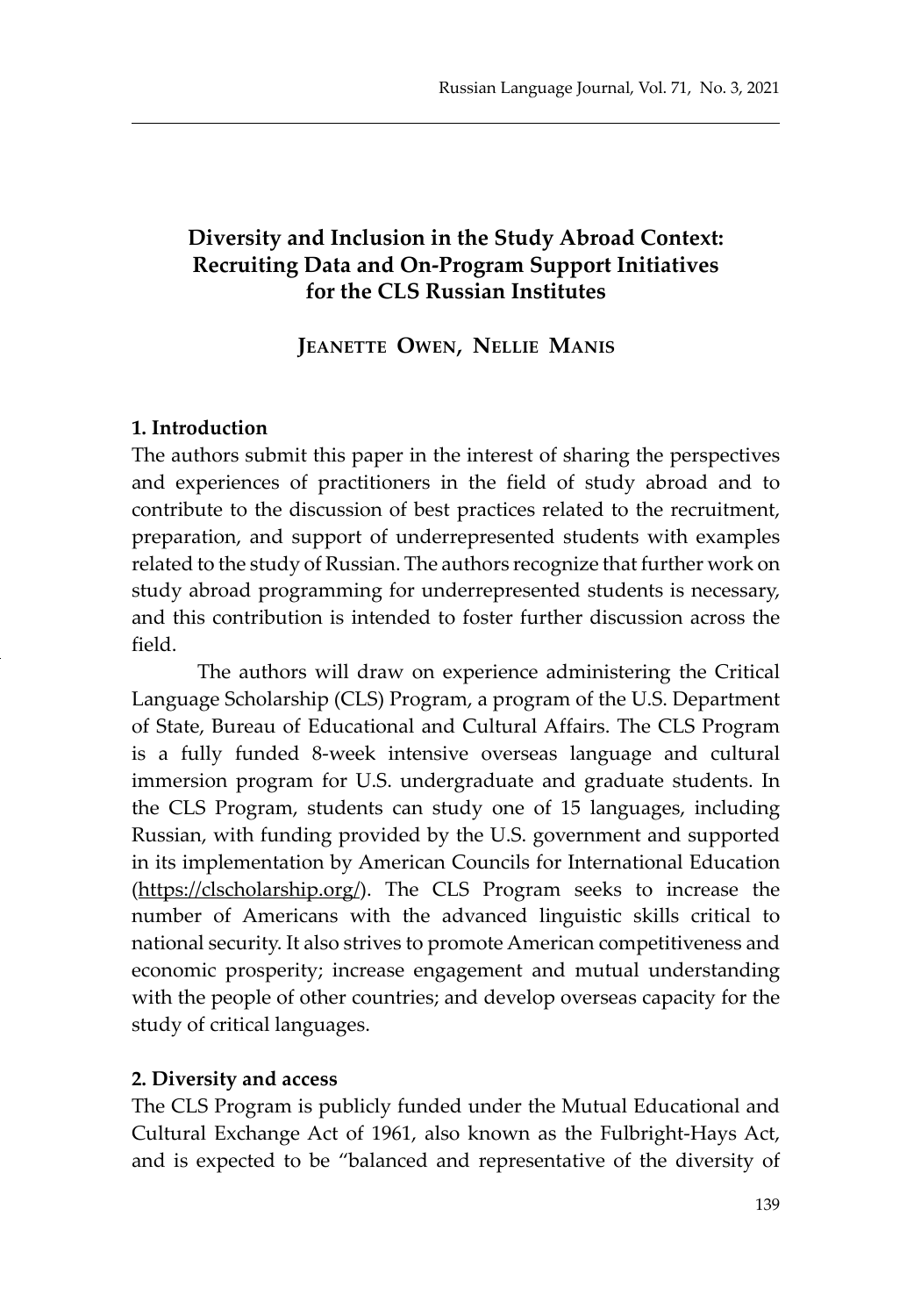political, social and cultural life in the United States and abroad" (Notice of Funding Opportunity SFOP0007818 2021, 4). The diversity statement of the Bureau of Educational and Cultural Affairs (ECA) defines diversity in the United States through a range of identities that have historically been disadvantaged:

The Bureau of Educational and Cultural Affairs of the United States Department of State strives to ensure that its efforts reflect the diversity of U.S. society and societies abroad. The Bureau seeks and encourages the involvement of people from traditionally underrepresented audiences in all its grants, programs and other activities and in its workforce and workplace. Opportunities are open to people regardless of their race, color, national origin, sex, age, religion, geographic location, socioeconomic status, disability, sexual orientation or gender identity. The Bureau is committed to fairness, equity and inclusion. (Diversity Statement, Bureau of Educational and Cultural Affairs n.d.)

Many of these classes and identities are considered to be historically underrepresented (referring to African American, American Indian/Alaska Native and Latino students) in education abroad practice or historically underserved (populations of students who have not been recruited to take part in study abroad) as outlined in the *Standards of Good Practice for Education Abroad* (The Forum on Education Abroad 2020) and noted as such generally by education abroad organizations including Diversity Abroad, the Forum on Education Abroad, and NAFSA.

The CLS Program works to achieve diversity among its scholars to create a balanced representation of the United States abroad and to contribute to the diverse experiences that inform cultural exchange and learning. The program seeks to be accessible to all students, including those with disabilities, first-generation students, and Pell grant recipients. The CLS Program also considers the structural and historical contexts that have contributed to disproportionate access to study abroad and works to ensure fair access to the opportunities offered by the program. Finally, the program strives to deliver inclusive programming that prepares all students to benefit from opportunities to learn by establishing an open and welcoming environment and supporting students who may face a range of social, cultural, or economic challenges before or during the program.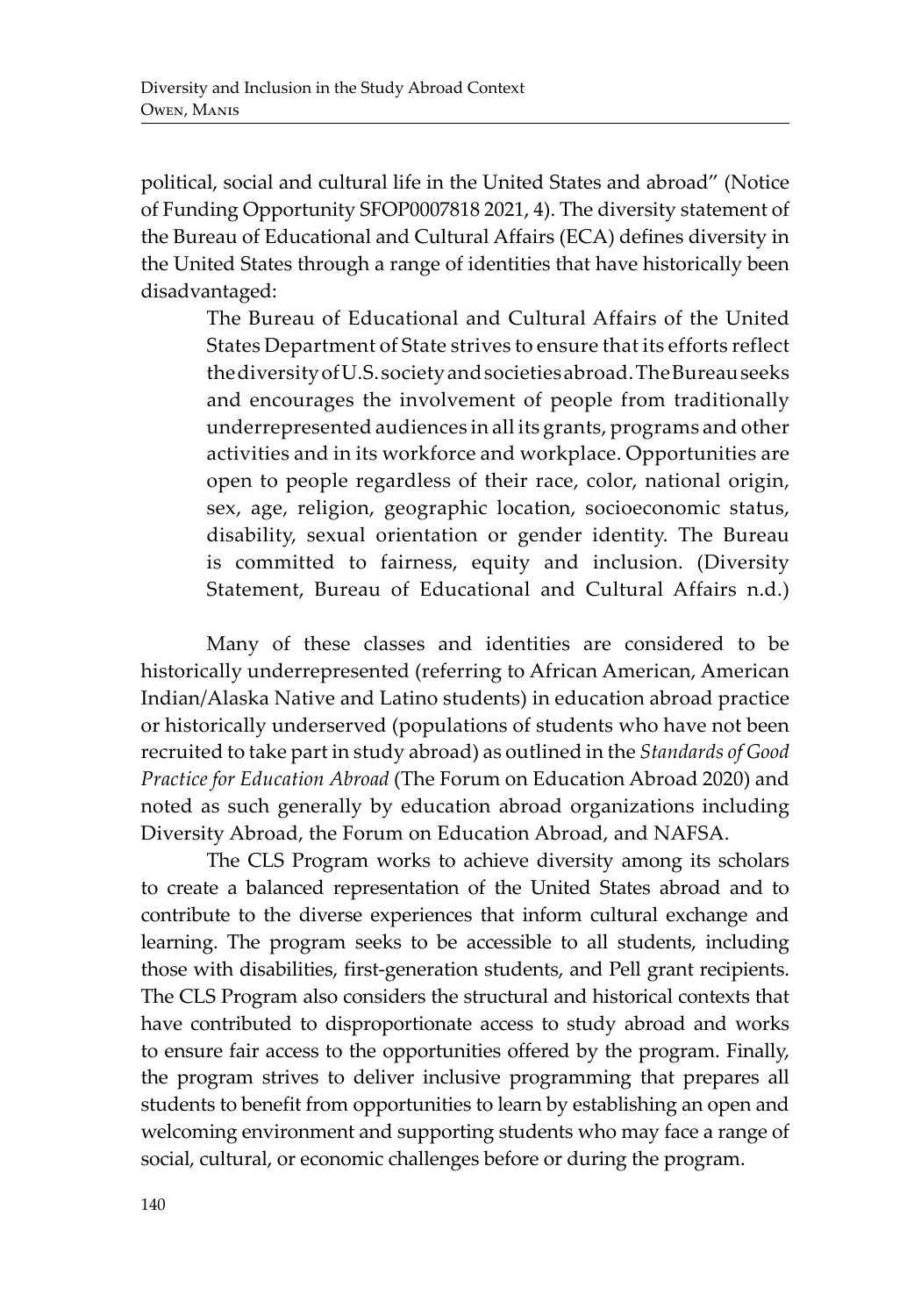#### **3. CLS demographic data**

As a large, federally funded program with national recruitment efforts that yield approximately 5,000 applications per year, the CLS Program has collected data that may provide some context on the racial and ethnic diversity of U.S. students pursuing the study of Russian in institutions of higher education across the United States.<sup>1</sup>

Application data from the CLS Program are compared against the *Open Doors* report, prepared by the Institute of International Education (Institute of International Education 2021). The *Open Doors* report publishes data from an annual survey of higher education institutions regarding the number of U.S. students studying abroad each year. Though the report relies on limited self-reported demographic data provided by institutions, *Open Doors* serves as the most comprehensive breakdown of U.S. student mobility based on race, ethnicity, gender, degree type, institution type, field of study, and disability status. Options for reporting on race and ethnicity include the categories of White, Hispanic or Latino(a), Asian, Native Hawaiian or Other Pacific Islander, Black or African American, Multiracial, and American Indian or Alaska Native. Demographic data on sexual orientation and non-binary gender identities have not been included, to date. Applicants to the CLS Program provide similar demographic information, with additional questions regarding status as first-generation college students, Pell grant recipients, and veterans.

While differences in demographic questions and the methodology used for data collection limits direct one-to-one comparisons to the *Open Doors* report, a limited comparison can be made (Figure 1) by sorting the data to determine the broad category of "non-White" and then further comparing categories of identity that overlap. Non-White, in this case, refers to individuals who identify in any category other than White or in addition to White.

According to the *Open Doors* data from the 2012–2013 academic year, 24% of the total number of U.S. study abroad participants identified as non-White (including identities such as African American, Hispanic/ Latino(a), Asian and Pacific Islander, and Multiracial), increasing to 31% by 2018–2019, the most recent data available (Institute of International

<sup>&</sup>lt;sup>1</sup> The program currently issues approximately 80–110 scholarships for the study of Arabic and Chinese, 50–80 for Korean and Russian, and 10–30 for the remaining languages. The program typically receives approximately 1,000–1,200 applications for Arabic, 600–700 for Chinese, 500–600 for Russian, and 350–450 for Japanese.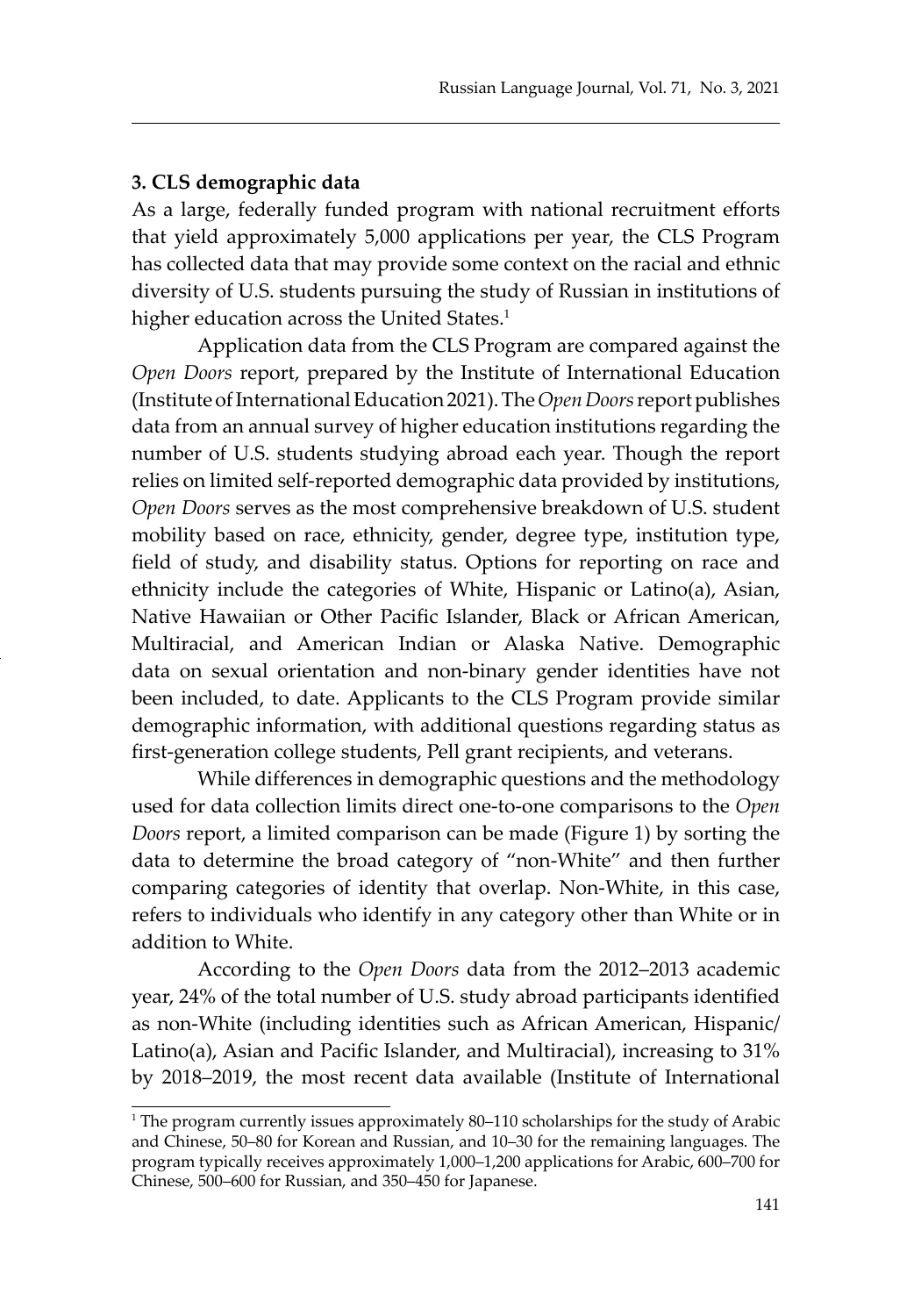Education 2021). In the same period, by comparison, for the 2013 CLS Program, 31% of participants identified as non-White, increasing to over 40% by 2019 (Critical Language Scholarship Program 2021). This comparison shows both the general upward trend for diversity among study abroad participants and how the CLS Program outpaces the national trends reflected in the *Open Doors* data.



**Reported Race/Ethnicity of Study Abroad Participants by Academic Year**

**Program Year**

*Figure 1. Comparison of Open Doors and CLS self-identified Non-White participants, 2012–2019*

While funding is key in making study abroad opportunities more accessible, increasing the diversity of the CLS applicant pool has also taken sustained engagement over time. Budget constraints have led initiatives to focus more on broad outreach goals, such as building relationships with underrepresented institutions, than on recruiting for individual languages. A breakdown of CLS application data by language reveals differences in the relative diversity of the applicant pool: (1) applicants to the Russian programs show fewer diversity markers overall compared to those who choose other languages offered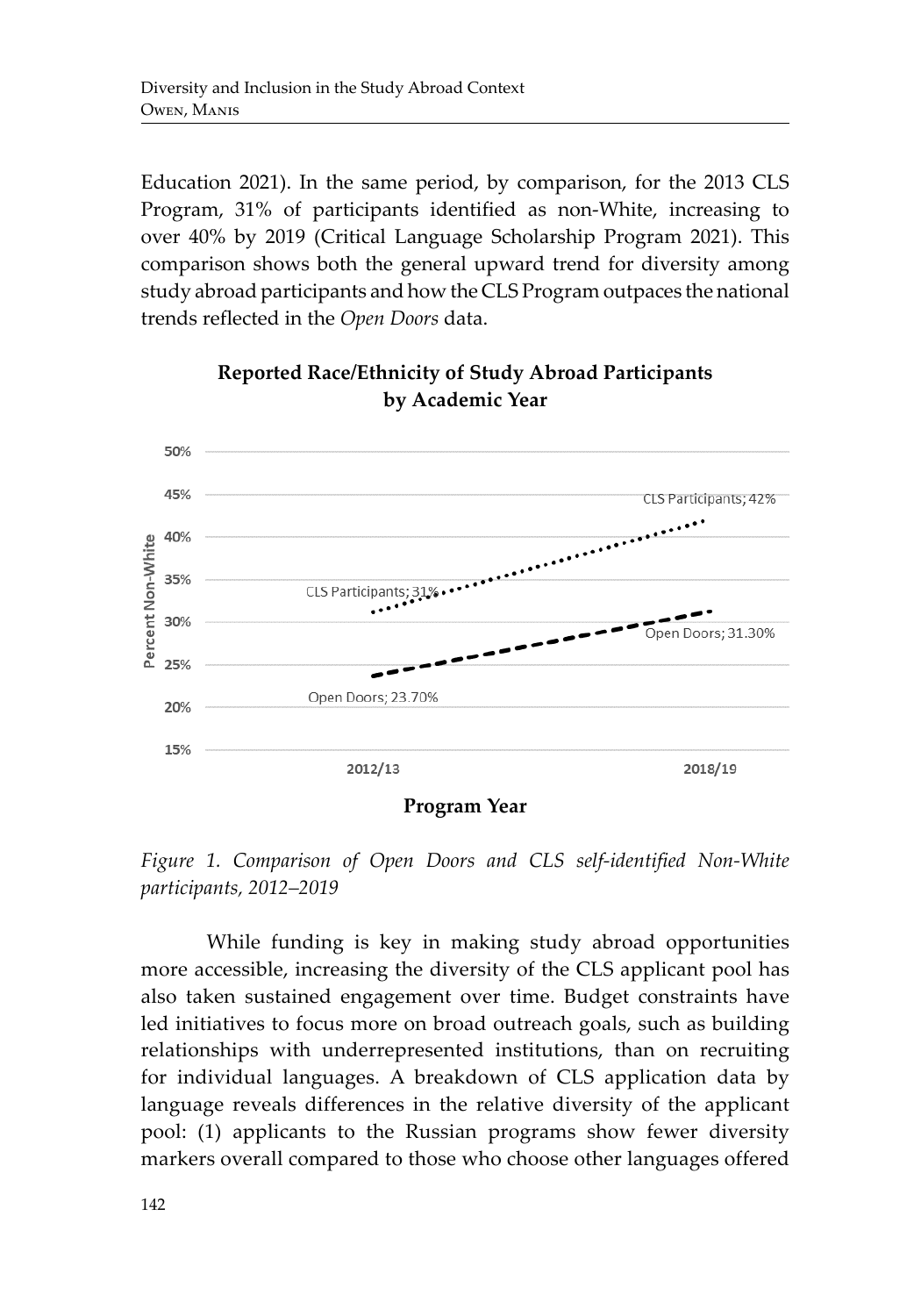and (2) increases in the overall diversity of Russian language applicants over time were relatively modest. Because scholarships for Russian were limited to applicants with two or more years of college-level Russian study (until 2019, when it was reduced to one year), the analysis was restricted to those applying to the equivalent of third-year (intermediate) and fourth-year (advanced) levels for the language programs that do not have prerequisites.



**Reported Race/Ethnicity of CLS Program Participants by Year**

**Program Year**

*Figure 2. CLS Self-identified Non-White participants studying Russian, 2013–2019*

As noted in figure 2, in 2013 31% of all CLS participants at the intermediate and advanced levels identified as non-White, increasing to 40% by 2019. Among Russian language participants, only 23% identified as non-White in 2013, increasing slightly to 26% by 2019.<sup>2</sup>

A further breakdown of the CLS application data shows that

<sup>2</sup> Of the 15 languages supported, some include beginning levels, while other languages, including Russian, have prerequisites. To account for this, only data for applicants with prior language study were included in the analysis. As of 2019, Russian requires only one year of prior study instead of two.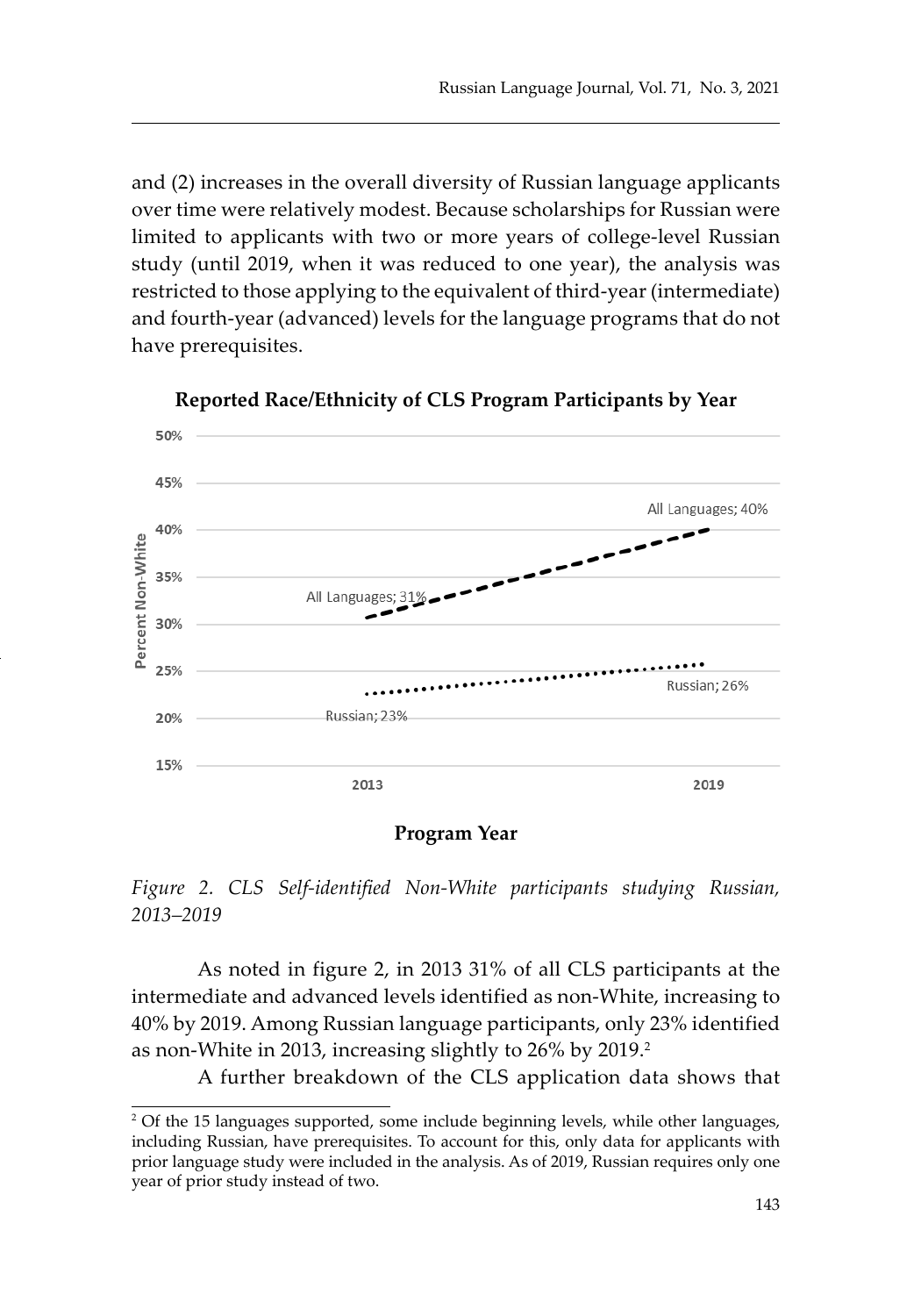relatively fewer students applying to study Russian selected identities other than White compared to other languages offered by the CLS Program. An analysis of application data across four years (2018–2021) shows that only 3% of applicants to the Russian program identified as Black or African American, compared to 9% for Chinese and 13% for Japanese, the other two languages with two years of college-level study required. For that same time frame, 8% of Russian applicants identified as Hispanic or Latino(a) compared to 10% for Chinese and 13% for Japanese; similarly, 6% of applicants to the Russian program selected multiracial compared to 10% of applicants for Chinese and 13% for Japanese. A smaller percentage of applicants identified as Asian (Native Hawaiian or Pacific Islander are counted separately) for Russian (6%) compared to applicants for the study of Chinese (26%) and Japanese (22%).

Given that participation is restricted to U.S. students with prior college-level study of Russian or the equivalent, data for the CLS Russian program may suggest either similar trends in demographics for those enrolled in Russian classes across U.S. campuses (given the prerequisite for prior language study) or students' reservations regarding opportunities to study abroad in Russia. This finding may be a result of multiple factors, including the accessibility of Russian language coursework across the United States or the distribution of Russian programs across institution types, such as community colleges and minority serving institutions (MSIs). Anecdotally, some study abroad representatives have expressed reservations regarding the safety of students of color in Russia, in some cases citing safety concerns that were prevalent in the era following the collapse of the Soviet Union, and which may also contribute to the CLS application demographics. This finding suggests that funding alone may not be sufficient for addressing underrepresentation in study abroad.

# **4. Recruitment and selection strategies**

The data provided by the *Open Doors* report, as well as the work of national organizations and practitioners in the field inform CLS Program efforts to recruit applicants from underrepresented institutions, such as community colleges, MSIs, Historically Black Colleges and Universities (HBCUs) and Tribal Colleges and Universities. Similar initiatives seek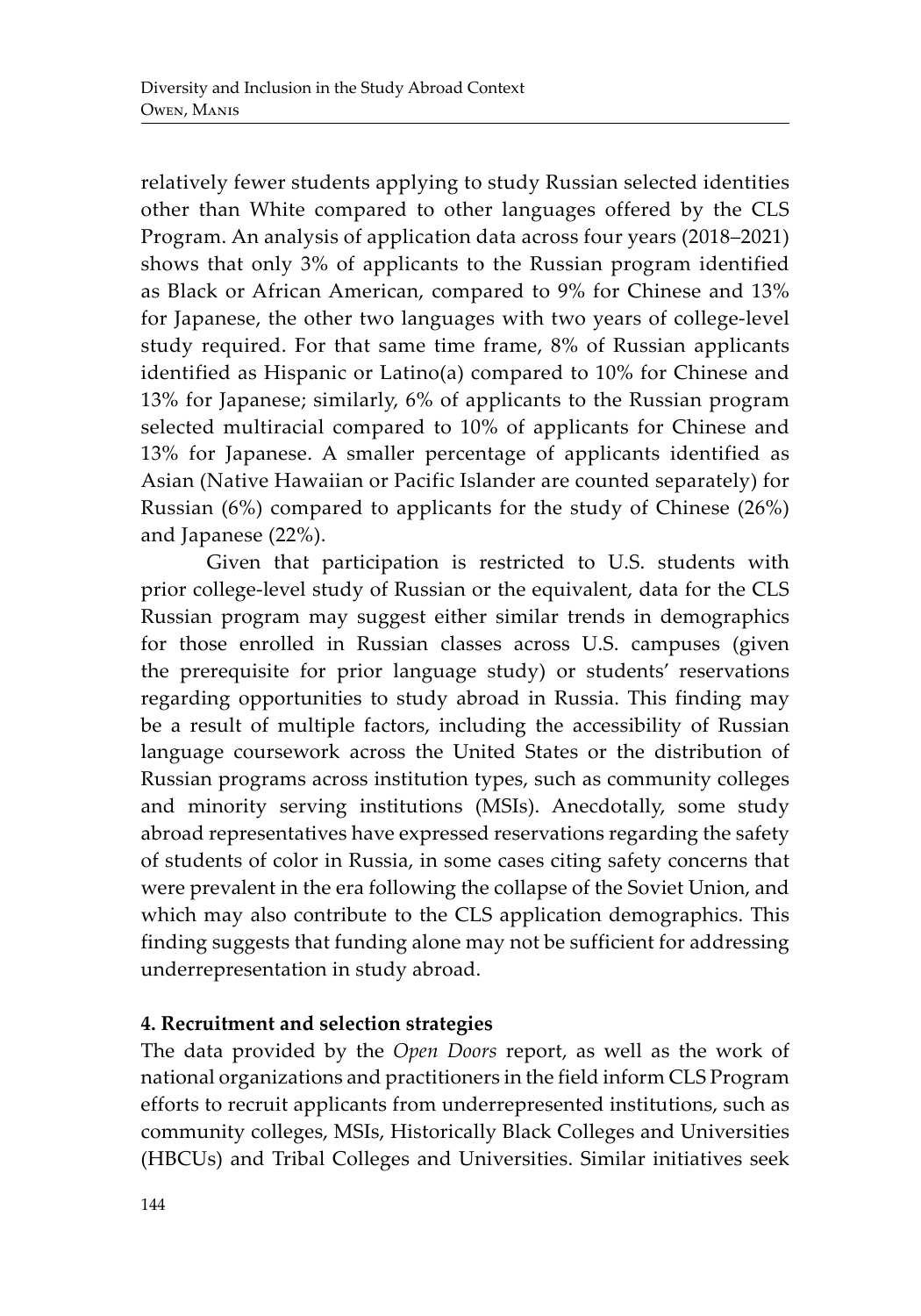to increase participation among student populations traditionally underrepresented in study abroad.<sup>3</sup>

In terms of equity, recognizing that resources for advising on the application process are limited for institutions underrepresented in study abroad, such as community colleges, which may lack both fellowship advisors and study abroad departments, CLS Program staff prepare application tips and host webinars to provide support and advice for the application process, which students may not be able to access through their home campuses.

In 2013, CLS Program staff worked with a committee of faculty and staff from a range of institution types to review and revise the application and selection process for the program. As a result, the application was redesigned in 2014 to make it more equitable by decreasing the emphasis on prior awards and achievements, and by replacing a long essay prompt which may have advantaged students attending institutions with ready access to fully staffed fellowships offices that contribute to the preparation of highly polished essays—with a series of shorter, focused questions that ask students about their ability to adapt to new environments and the unique perspectives they may bring as citizen ambassadors, thereby providing space to talk about a diversity of experience. The CLS Program values diversity not only in its applicants and participants but also in the college and university faculty, staff, and administrators who serve as evaluators in the CLS Program selection process. Overall, the 2021 CLS selection process involved 375 professionals representing 46 states and the District of Columbia and Puerto Rico from 270 institutions, including 25 community colleges and 70 MSIs.

### **5. Inclusive student support**

Concurrent with recruitment initiatives, the CLS Program seeks to prepare all students for the program experience so that they benefit from the opportunity. CLS Program resources and support networks are informed by discussions in the field of education abroad, the experience of program staff and host institutions, feedback from participants, and ongoing input from alumni.

<sup>&</sup>lt;sup>3</sup> Additional demographic questions were added to the CLS application related to first generation students, Pell grant recipients, and veterans. More recently, the application was revised to include expanded options related to gender identity and a question regarding identification as a Black, Indigenous, or Person of Color (BIPOC).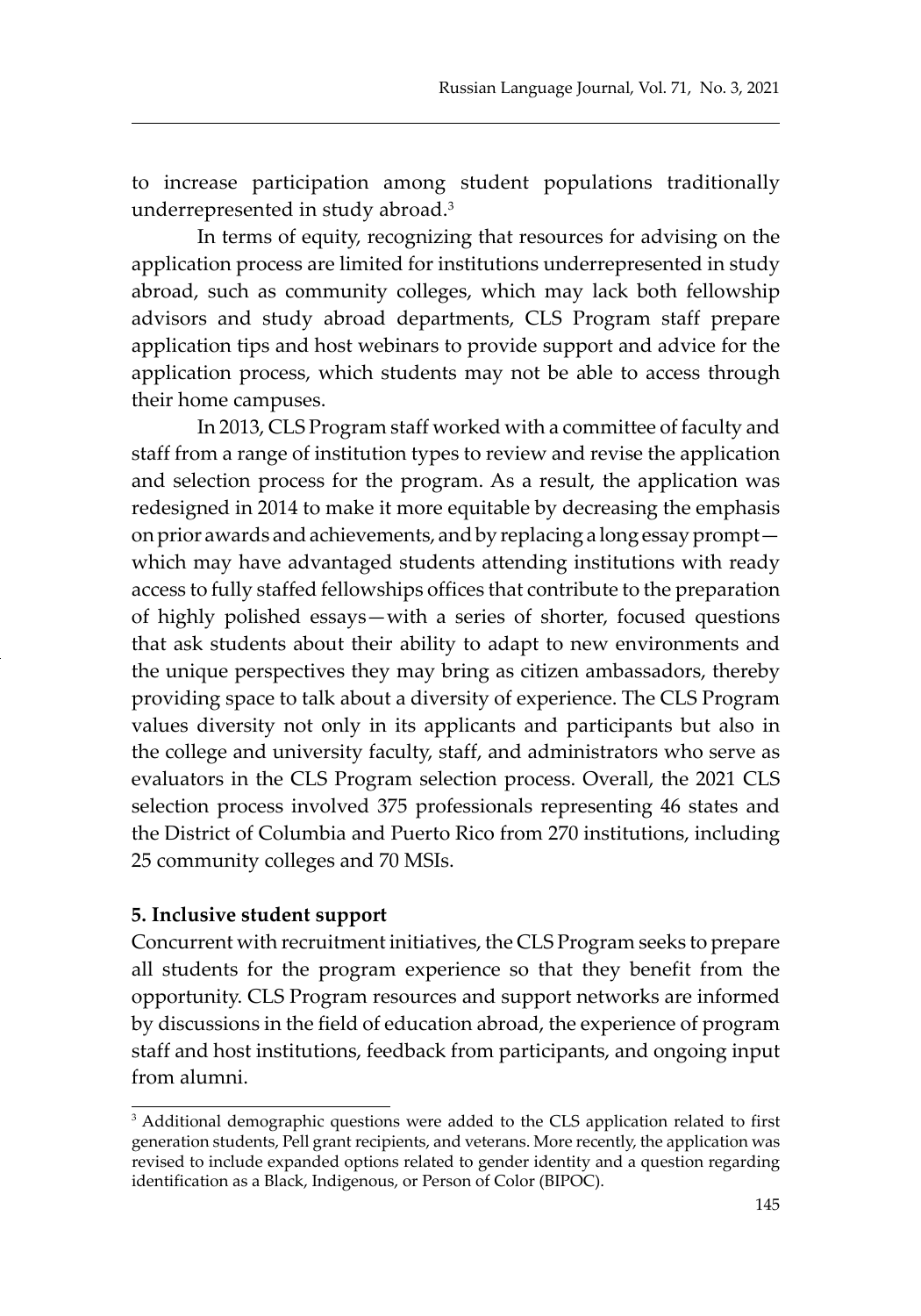This effort to prepare students holds across a wide range of topics, including health and safety, cultural adjustment, academics, management of anxiety and depression, and other areas that may pose challenges for participants. These topics are provided and discussed as part of the work of preparing students for their experience abroad. The CLS Program applies this same principle to support underrepresented students and reduce the barriers that may negatively impact their ability to succeed to learn in the classroom, participate on program activities, and engage in the community. Initiatives to reduce barriers involve working with host institutions, developing pre-program materials and orientations, and connecting with program staff and alumni networks to provide support to students throughout the program.

## **6. Working with host institutions**

While the CLS Program recognizes the benefits of cultural and academic immersion, it also devotes considerable attention to understanding U.S. students on the part of host institution staff. Program staff work with international partners through yearly dialogue during the planning phase as well as through an annual meeting of representatives from host institutions. The annual planning meeting provides a venue for program staff to explain the expectations and requirements for hosting a federally funded program and for program staff and partners to share lessons learned and discuss new approaches to supporting students.

As program implementers, CLS staff work with host institutions to identify and mitigate barriers or negative experiences that detract from students' overall well-being and ability to engage. Monitoring and evaluation tools include weekly meetings with participants led by program staff, mid-program check-ins with each student, and regular program surveys completed by students. Program surveys incorporate questions about how identity has shaped students' program experience. Insights from the field of education abroad and feedback from participants, alumni, and program staff form the basis for continued efforts to strengthen orientation materials for teachers, program staff, host families or roommates, and language partners (peers drawn from the host community) to better understand the challenges diverse American students face overseas and to better support students when they have negative encounters in the host community.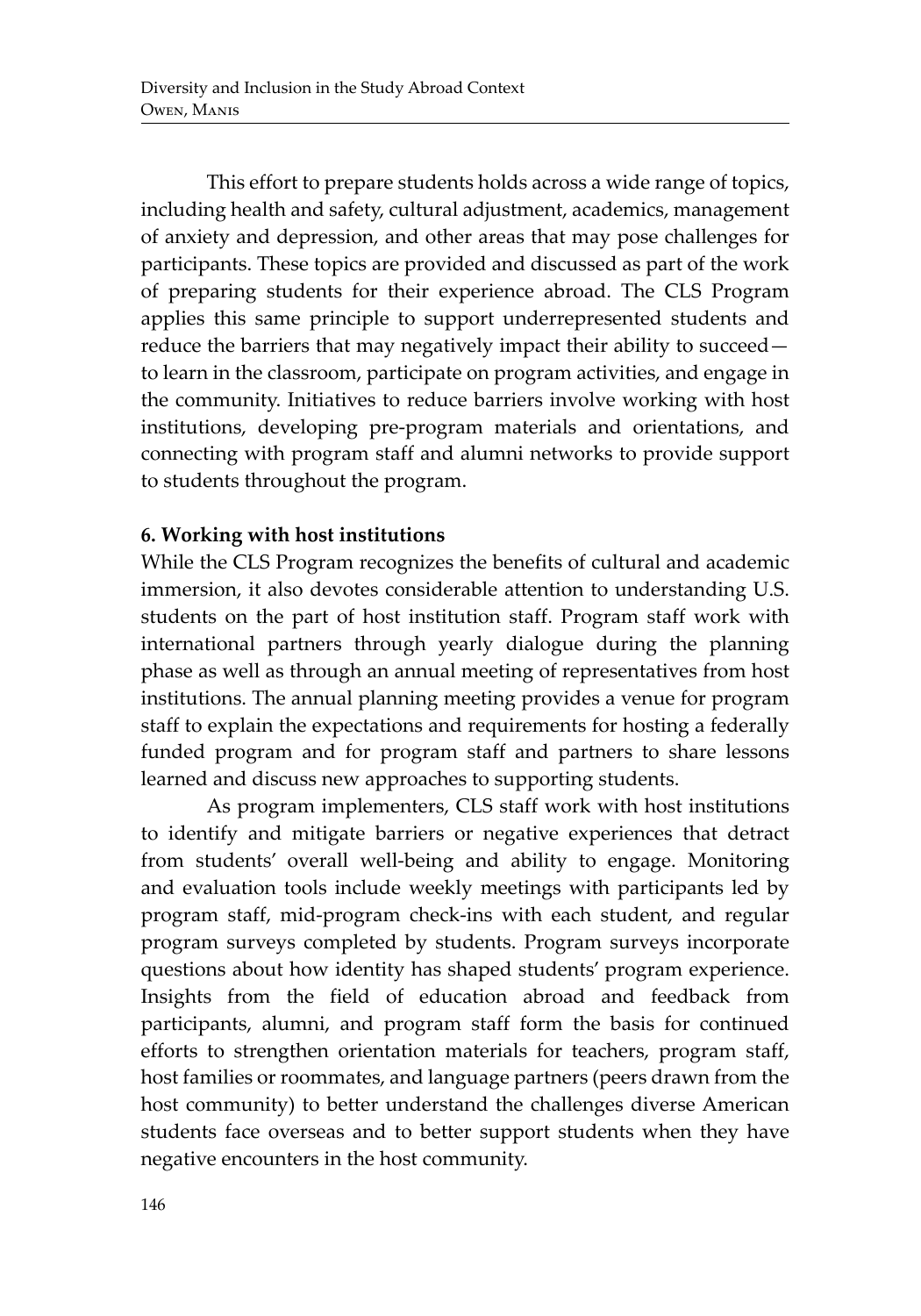Discussions between program staff and host institutions take place over time and shift to address changing needs. In the earliest years of the program, the work involved developing a curriculum and pedagogical materials for some of the languages, integrating learnercentered teaching methodologies, and toolkits for building host family networks. Most recently program implementers have focused on mental health and emotional wellness needs of participants, as well as the needs of underrepresented students. This includes talking about the various identities that CLS students may bring to the program and discussing common challenges that students may experience on the program, such as otherness fatigue, double-adapting within the host community as well as within the student group, unwelcome attention or touching, being considered "not American enough" or, conversely, for some heritage learners, being considered "too American." Program implementers can also provide suggestions on how best to support students by being an empathic listener, providing resources and support, and by taking steps to avoid dismissing or invalidating the students' experiences.

The U.S. Department of State recognizes capacity building as one of the primary objectives of the CLS Program by including it in the federal call for proposals to implement the CLS Program. (Notice of Funding Opportunity SFOP0007818 2021, 4). Capacity building requires sustained effort and involves multiple initiatives. CLS staff work closely and regularly with representatives from 20–25 overseas institutions on common challenges, with a particular emphasis on bringing together program directors from all program sites to exchange ideas and strategies, and to help orient new partners to the program. Work with partners is generally an iterative process—a single training session has limited ability to ensure an environment free of harassment, discrimination, or microaggressions. Therefore, the CLS Program takes steps to integrate the topic of diversity into every annual meeting of representatives from each host institution, typically in tandem with a guest speaker who focuses on providing a deeper understanding of the needs of specific underrepresented groups, such as students of color, participants with disabilities, and emergency mental health first aid, among others. These sessions aim to provide insights into the historical, cultural, and social contexts of diversity for those responsible for directing the trainings at the home institution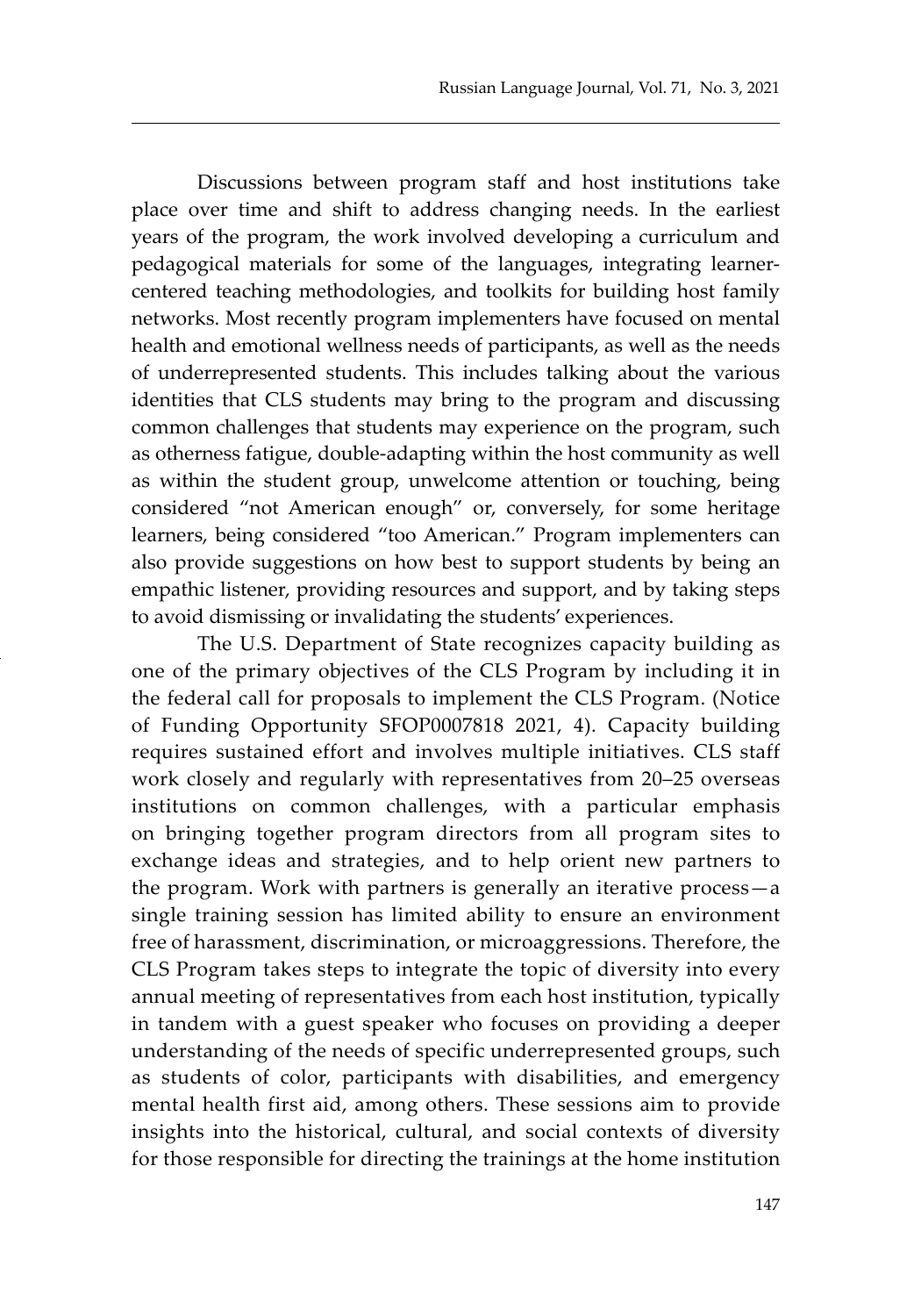and provide time for questions that host institution directors have, based on training materials or past incidents.

Program staff also provide partners with information that is more specific to the experiences of CLS students while on the program. Individual or small-group discussions and feedback based on language or region are often more effective at introducing these materials than large-group sessions with partners from around the world. These smallgroup discussions include overviews of different identities that students bring to the program and the common challenges or sources of friction that are often referenced by study abroad participants broadly and CLS participants specifically as part of their responses in regular program surveys. Small-group discussion also involves nuances of the specific host community culture, which can involve both long-standing historical trends and new elements, such as the passage of specific laws or election of officials with specific attitudes toward minority groups.

Examples explored during training sessions draw directly from the experiences of study abroad students, whether from the CLS Program or from discussions in the field of international education, and they serve as a framework for the training materials developed for use with faculty, staff, host families and language partners. In part, the materials are also drawn from mid- and post-program surveys, which include questions about how identity and cohesion in the participant group has affected the program experience.

In particular instances, with partners who have developed a better sense of the issues of diversity and inclusion over time, the program has carefully initiated conversations aimed to address common practices that students often find alienating, such as an imbalance in calling on students based on gender, the use of materials based on stereotypes, or the use of overtly heteronormative essay prompts ("my ideal husband/wife"). The revision of essay prompts focuses on avoiding situations where students must decide either to suppress their identity or take on a forced personal conversation with teachers and classmates. While in some countries, including Russia, discussions about sexual orientation or gender identity may be raised, the CLS Program operates in countries where such discussions would not be deemed suitable for the classroom and any such conversations with the partner about the curriculum and materials used is by nature dependent on the social and cultural environment of the host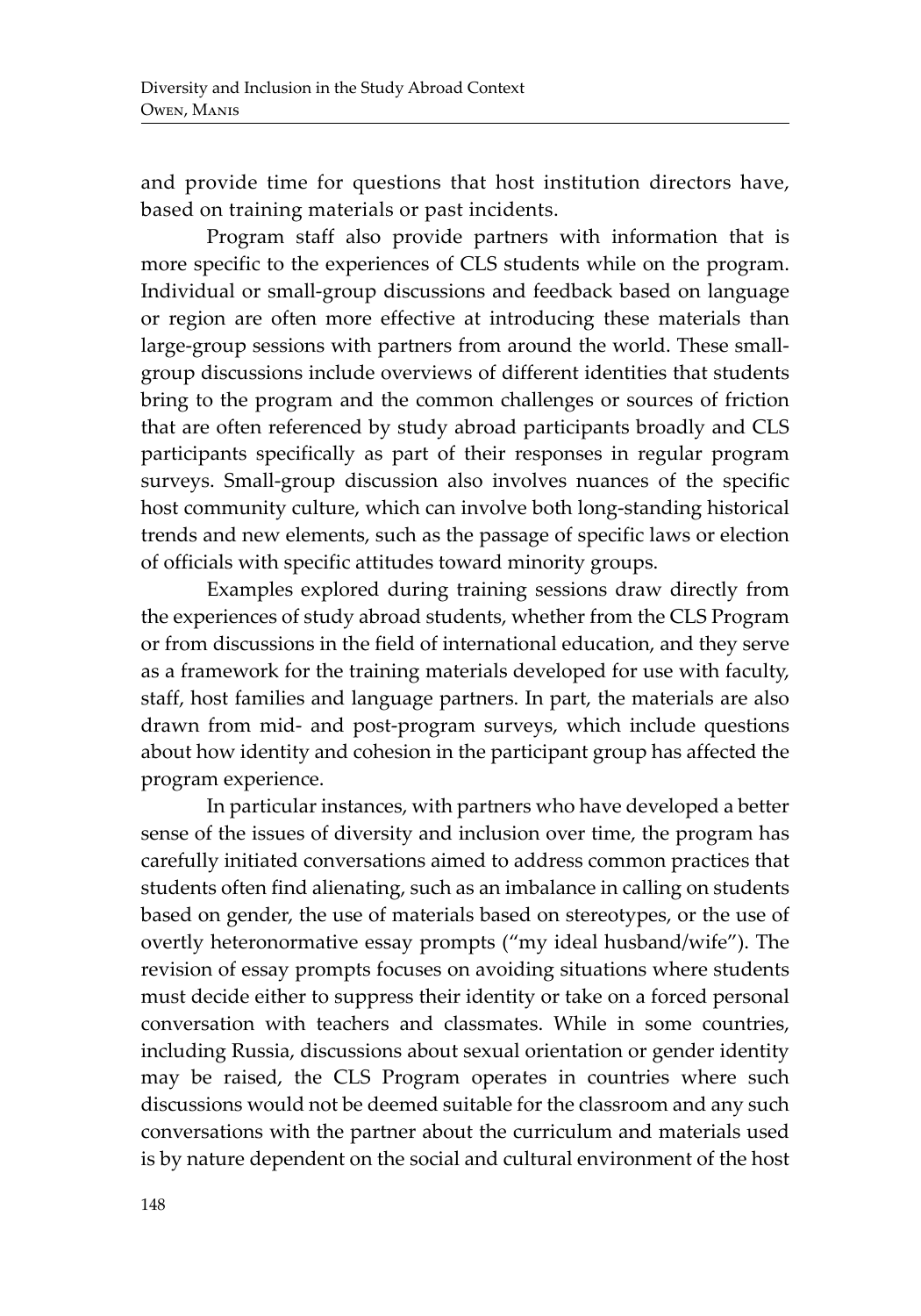community. Each host institution is based in a social and cultural context that has developed over time.

In a recent training case, program staff worked with Dr. Olga Klimova of the University of Pittsburgh and Dr. Iza Savenkova of Dickenson College to share ideas for integrating a broader range of the human experience into the lesson plan to help students from various backgrounds feel more included and to increase students' awareness of diverse experiences within the host country. Some examples include introducing the concepts of *многодетная семья* 'large family' and *мать одиночка* 'single mother' to a lesson on family, or introducing images and examples based on the experiences of different races, ethnicities, and religions within the Russian-speaking world.

Much as is the case for study abroad participants, host institution staff learn best when information is put into practice—by interacting with students, hearing their perspectives, and reviewing information that is firmly based in the students' experiences. As with any training program, change often comes from practice processing real-life situations, opportunities for reflection, and continued dialogue.

#### **7. Student preparation and support**

The CLS Program is open to U.S. citizens from any academic major and from any type of U.S. institution accredited at the undergraduate or graduate levels, so materials and support structures have been designed for students from a wide range of backgrounds and experiences. However, best practices for supporting study abroad students undergo constant realignment to accommodate new challenges affecting student success, frequently mirroring initiatives on U.S. campuses. In recent years, study abroad practitioners have focused on providing mental health resources, strategies for building resiliency, and support for participants traveling to countries with widespread gender-based street harassment. Support for underrepresented students seeks to address specific challenges faced by students across a range of identities, including those from minoritized racial and ethnic groups, first-generation students, students needing disability accommodations, students requesting adjustments for religious observances, heritage speakers, and students with unique gender identities and sexual orientations. Students, like all people, have multiple identities, some visible and some invisible. Students' different identities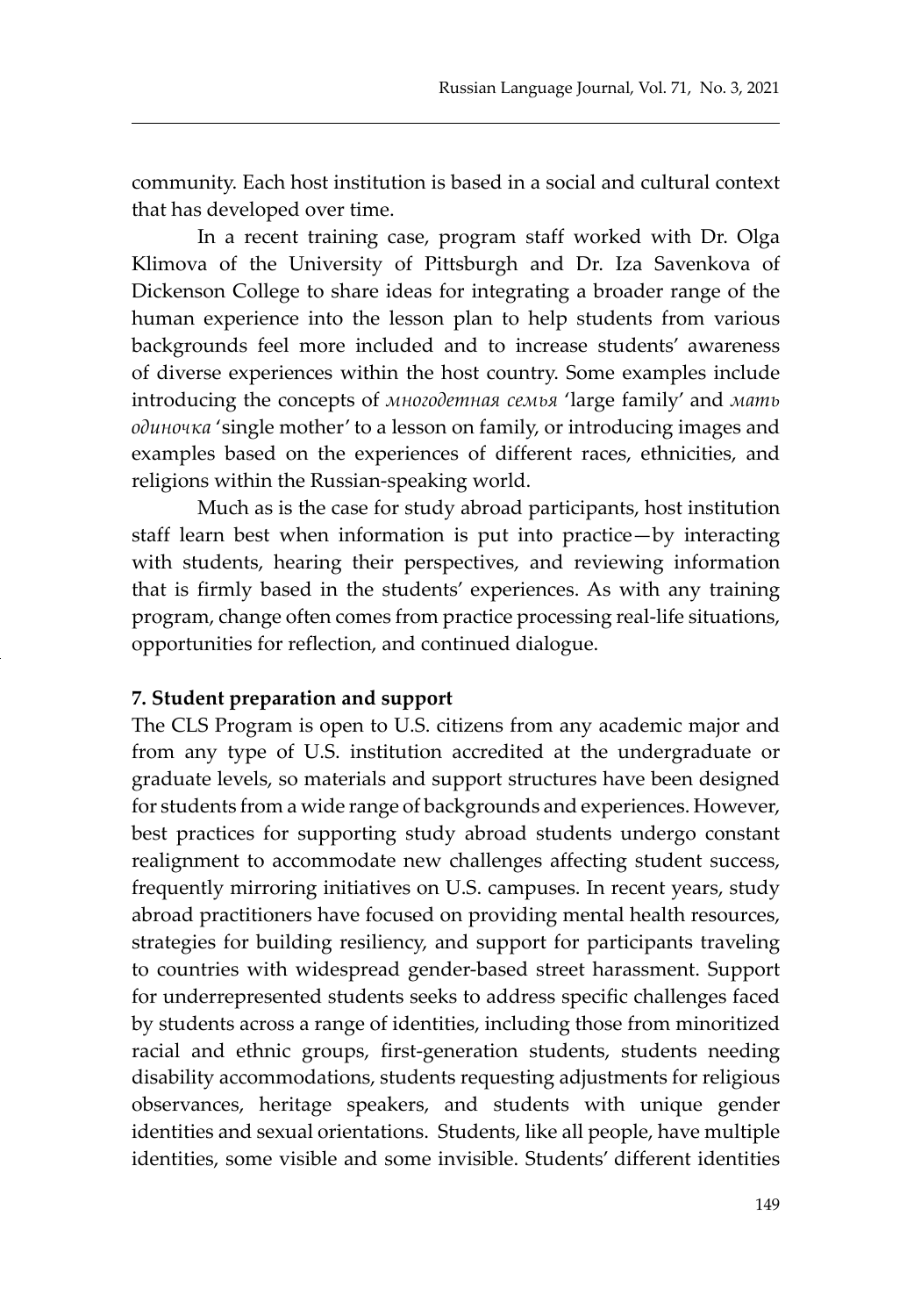also impact their experiences during study abroad to different degrees. It is important to keep in mind that students with intersecting identities (such as race and sexual orientation or religious affiliation) may encounter different and sometimes more specific stereotypes or safety concerns.

Preparing students to be successful in their new host communities requires continually assessing and adjusting to meet changing needs. The CLS Program recognizes that an equitable approach addresses the specific concerns and needs of underrepresented students in response to the challenges they may face by providing resources and support networks to draw on before, during and after the program.

CLS Program staff have identified three key goals for preparing students for their experience abroad: (1) Setting realistic expectations, (2) identifying support networks and (3) building ties in the host community. While these goals inform the work of preparing all students, the program continues to further develop resources and support systems to improve the experiences of underrepresented students.

## *7.1 Setting expectations*

To prepare students for the study abroad experience, program staff work to better align student expectations with the real-life challenges that are part of the study abroad experience. Most students express excitement and enthusiasm, even alongside some common anxieties and trepidation. While setting realistic expectations, it is important not to dampen interest or create fear but to fill in some of the gaps in the context of historical and contemporary life in the host communities. Program materials and recorded alumni interviews that outline both the highlights as well as some of the frustrations that come with an intensive immersion program can be important tools. These tools also talk about some common challenges that some students may experience because of their identities. This work runs parallel to initiatives to help students from all backgrounds develop realistic and manageable expectations for a rigorous and challenging program experience—past students reported that these tools led to students feeling less surprised by and better prepared to overcome frustrations or feelings of doubt about their ability to succeed.

The CLS Program only accepts Russian language students who have taken at least one year of college-level Russian or the equivalent prior to participation in the program. As with participants across the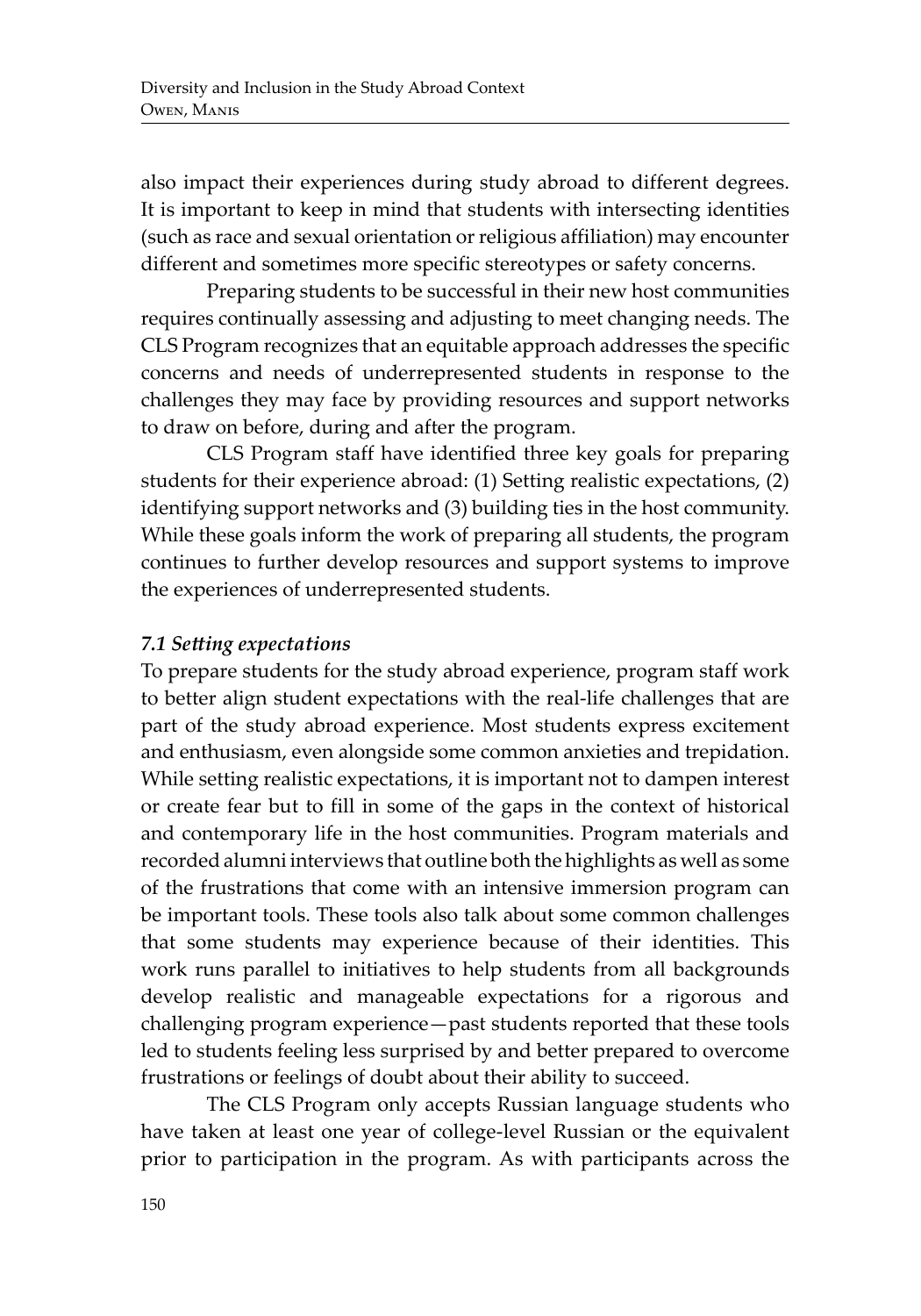entire program, many who have not spent time abroad may not have considered in depth what it might be like to live in a country with social and cultural norms that have developed in a different historical, cultural, and social context from that of the United States. And while students may be aware of or may have experienced racism, sexism, ableism, harassment, and discrimination in the United States, they may not have thought in advance about how such incidents might occur while they are abroad, with what frequency or degree of openness, and how they might respond if they either view or experience such incidents. Responding to student feedback on the subject, program staff has taken steps to provide more information about these topics before the program begins. Efforts to prepare students for questions about how their identities may affect the program experience include creating and sharing information in a variety of formats and venues, such as general and site-specific handbooks, live webinars and video recordings, and meetings with program staff and alumni, all of which incorporate discussions about race and ethnicity, religion, attitudes about sexual orientation and gender identities, and the experiences of heritage speakers, among other topics.

For example, the CLS handbook is a significant source of information that students can digest at their own pace. The first part of the handbook is an open-access online resource intended for all students regardless of the language they will study during the program that devotes significant attention to identity and how students of some backgrounds may be perceived abroad. For example, an introduction to how race may be perceived differently outside of the U.S. is included in the "Maintaining Your Identity Abroad" section:

> In many overseas countries, an "American" is understood to be Caucasian. For non-White CLS participants, this can be a unique challenge. People from your host community may be less familiar with Americans with Asian, Hispanic or Latin-American, Indigenous, or African heritage, and they may lack knowledge and context when it comes to the acceptable use of language or the history of race in the United States. As a result, they may ask questions or provide commentary that would be considered offensive or discriminatory in the United States. (CLS Online Participant Handbook 2021, 33)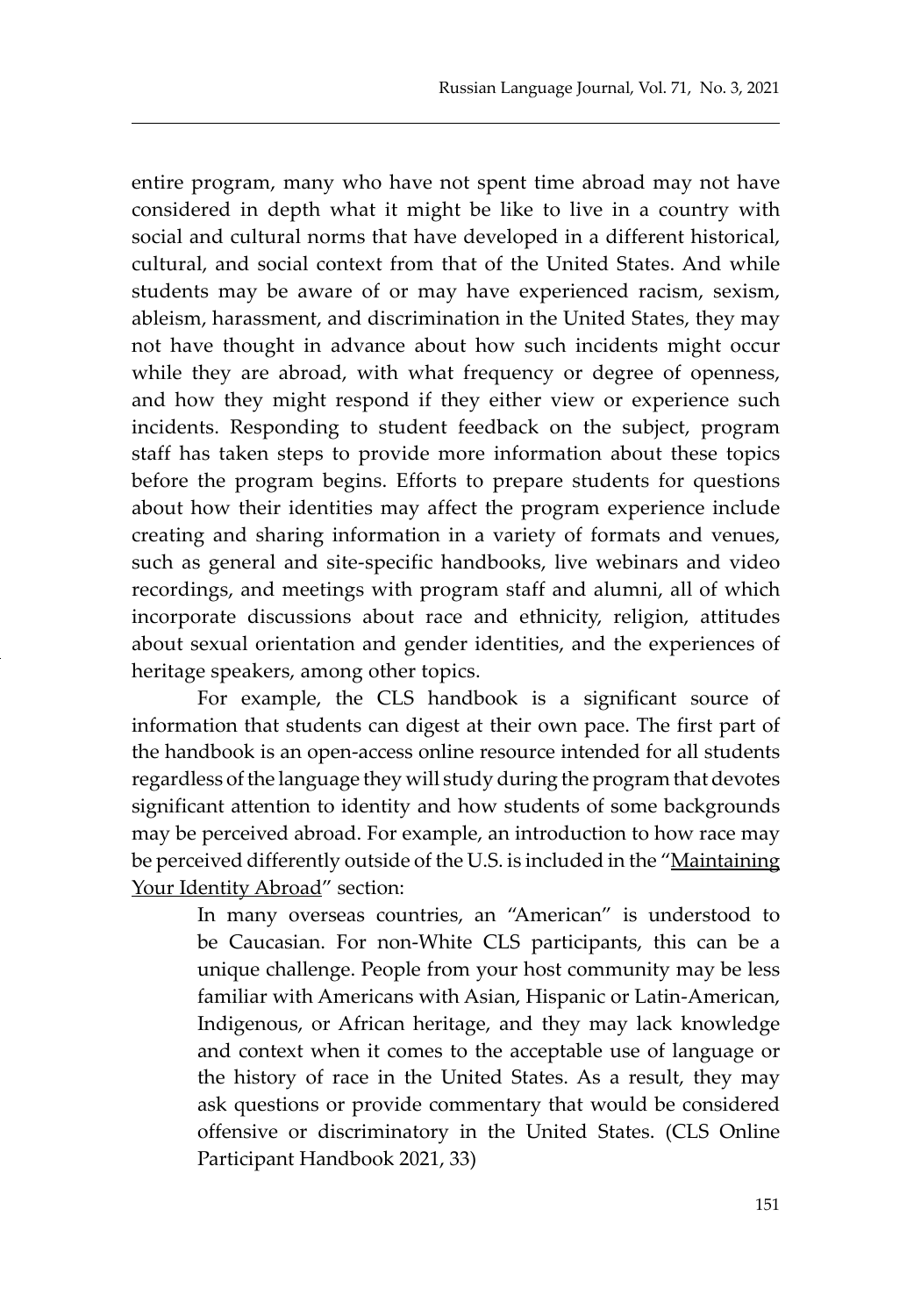The second part of the handbook, which is specific to the location of the program site, provides a more in-depth discussion about what to expect. It focuses first on strategies for staying physically safe during the program (as part of the duty of care responsibility that program providers hold), and which are applicable for all students—including students of color, who may receive more attention, some of which can be, at times, aggressive. The materials also discuss microaggressions, which tend to be more prevalent than acts of aggression or overt hostility. These examples provide a framework for encounters related to identity that students may have as part of an immersive study abroad experience. With time, students who immerse themselves in the host community will likely find themselves participating in discussions and uncovering perspectives that are nuanced and complex, based on the history of their host country and their companions' individual experiences.

Simply providing context does not mean that students will not experience uncomfortable situations. Program staff also provide concrete strategies for students to employ in situations that do not readily accommodate their identities. For example, there may be strong expectations in some countries that men and women will marry a member of the opposite sex relatively early in their young adult life, and there is less exposure to LGBTQ+ individuals and relationships than is common in the U.S. Students are likely to receive questions during their time in Russia and Kyrgyzstan (and many other CLS host countries) about their familial relations, as well as their own marital status and intention to marry and have children. For many U.S. students, direct questions about marriage and children from strangers or new acquaintances may be uncomfortable, but for LGBTQ+ students, such questions may raise additional concerns related to safety or unwelcome attention. Program resources and recommendations from alumni offer some advice about how students can redirect these types of conversations in situations where a student may not want to share personal information, and may call to mind strategies students have used to navigate challenging situations in the U.S. For example, students may consider redirecting a conversation about their marriage prospects by talking about their current focus on their academic or professional goals, or talking about life in the United States, such as when people typically get married, how one finds a spouse, or how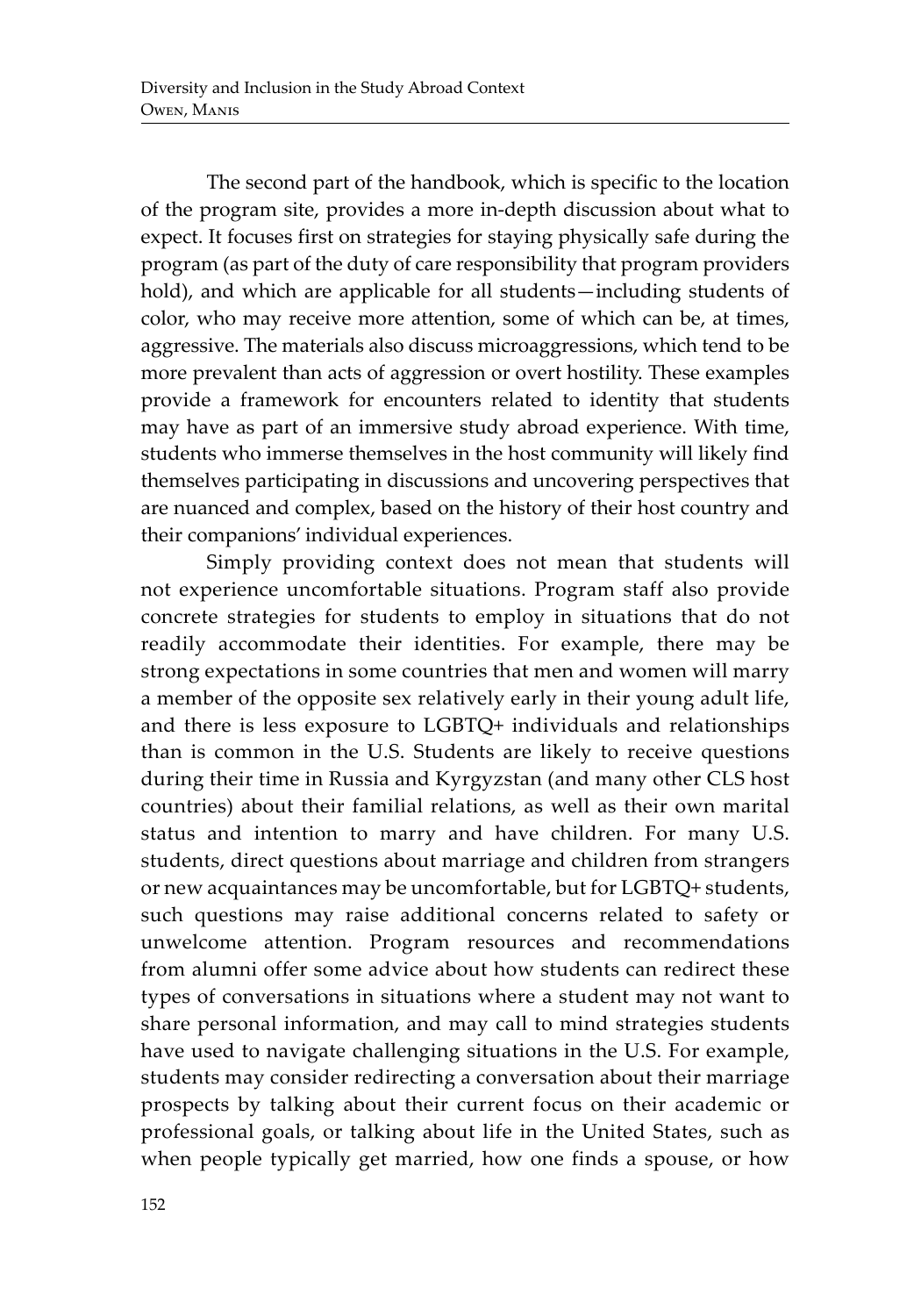weddings are celebrated rather than responding to personal questions. This strategy is not presented as a directive to avoid conversations on the topic of gender identity or sexual orientation but rather as a strategy to help participants manage a conversation they are not interested in pursuing.

In addition to providing advice, program staff also seek to provide authentic perspectives of program alumni or others who have lived in the host community to talk about the role of identity:

#### *My Experience as an African American in Kyrgyzstan*

For me, living in Kyrgyzstan as a minority was both a challenging and rewarding experience. Naturally, being African American in Central Asia brought me a lot of attention. This was sometimes good and sometimes bad. Often times, I found myself being the first African American that people had ever seen or had the chance to interact with. Sometimes just walking down the street was a unique experience as people would usually stare and sometimes take pictures. Unfortunately, there are times when people base their perception of African Americans on stereotypes from the media. However, being African American in Kyrgyzstan was a huge opportunity to educate people on what Americans look like and about African American culture. By the end...I was giving lectures and presentations about African American history and diversity in America. I would especially encourage other minorities to go and experience Kyrgyzstan. Not only will it be an exciting learning experience, but you can also teach others. I think Kyrgyz people are very curious, hospitable, and interested in other cultures and YOUR presence can be instrumental in breaking any negative stereotypes and misconceptions that some people may have. (CLS Participant Handbook, Kyrgyzstan 2019, 14).4

Alumni testimonials can be deeply impactful, as an individual's concrete experience or perspective tends to be more powerful than generalities from staff about what "may" happen on the program. Such stories can be the catalyst for an incoming student's critical analysis of challenges that they may face on the program and may encourage them to

<sup>4</sup> Quote from Peace Corps volunteer Drake Mayo.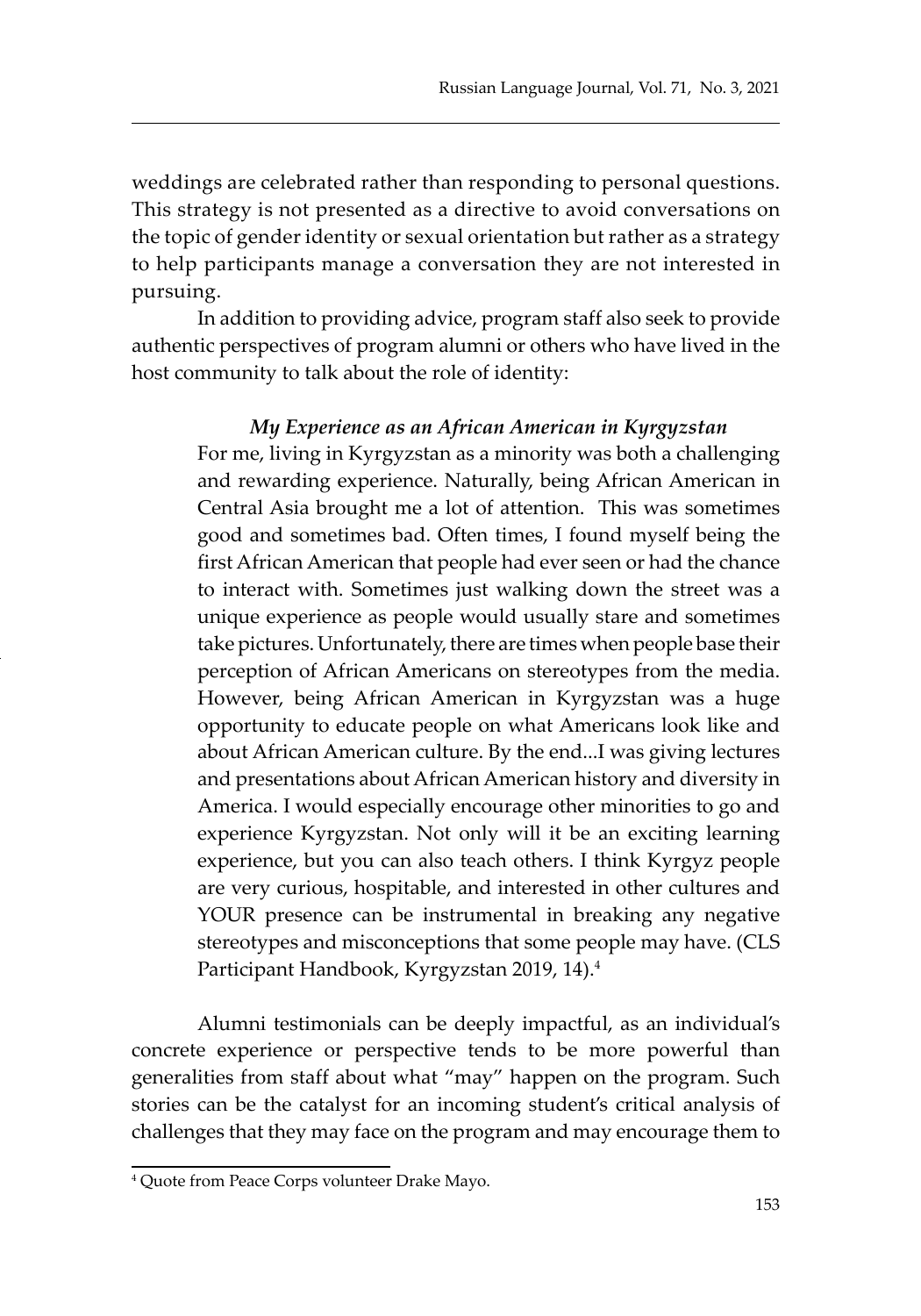reach out to program staff, alumni, or other resources to brainstorm how they might mitigate similar challenges during the program. These stories can also be a powerful tool to foster empathy from other students in the group to understand better the importance of supporting their peers.

# *7.2 Identifying support networks*

The second goal in working with underrepresented students involves strategies for identifying or creating networks to lean on for support while overseas. These networks can provide comfort and familiarity when students feel overwhelmed with the strangeness of a new environment and can be a sounding board to reflect on new experiences and cope with challenges. Such advice can be beneficial for all study abroad participants, but many of the resources in the field developed for underrepresented students emphasize the importance of being able to reach out to a support network (Diversity Abroad 2018, 13).

In response to the need to reach out and connect with others, the CLS Program developed an innovative resource for incoming students in 2015 to connect them directly with alumni. The CLS Alumni Support Network features alumni who have volunteered to speak with incoming students about a variety of topics, either through direct outreach or through a formal mentoring program organized by program staff.

Those who volunteer to participate in the Alumni Support Network provide a photo, information about their CLS program year and location, their current job, and topics they are interested in talking about with incoming students. Program staff compile this information into directories by region and issue them to students (CLS Alumni Support Directories 2021).<sup>5</sup>

The directories allow new CLS students to reach out directly to alumni to talk candidly about their questions and concerns and to begin building a connection to someone who may understand what the experience might be like before they begin their travel. Some topics may be relevant for a broad range of students, such as tips for language learning, budgeting, or places to explore, but many focus on race and ethnicity, being LGBTQ+ abroad, gender identity, being a religious minority abroad, being a first generation or community college student, traveling with a disability, or managing mental health and wellness abroad.

<sup>5</sup> Over 700 alumni contributed profiles for the 2021 directories.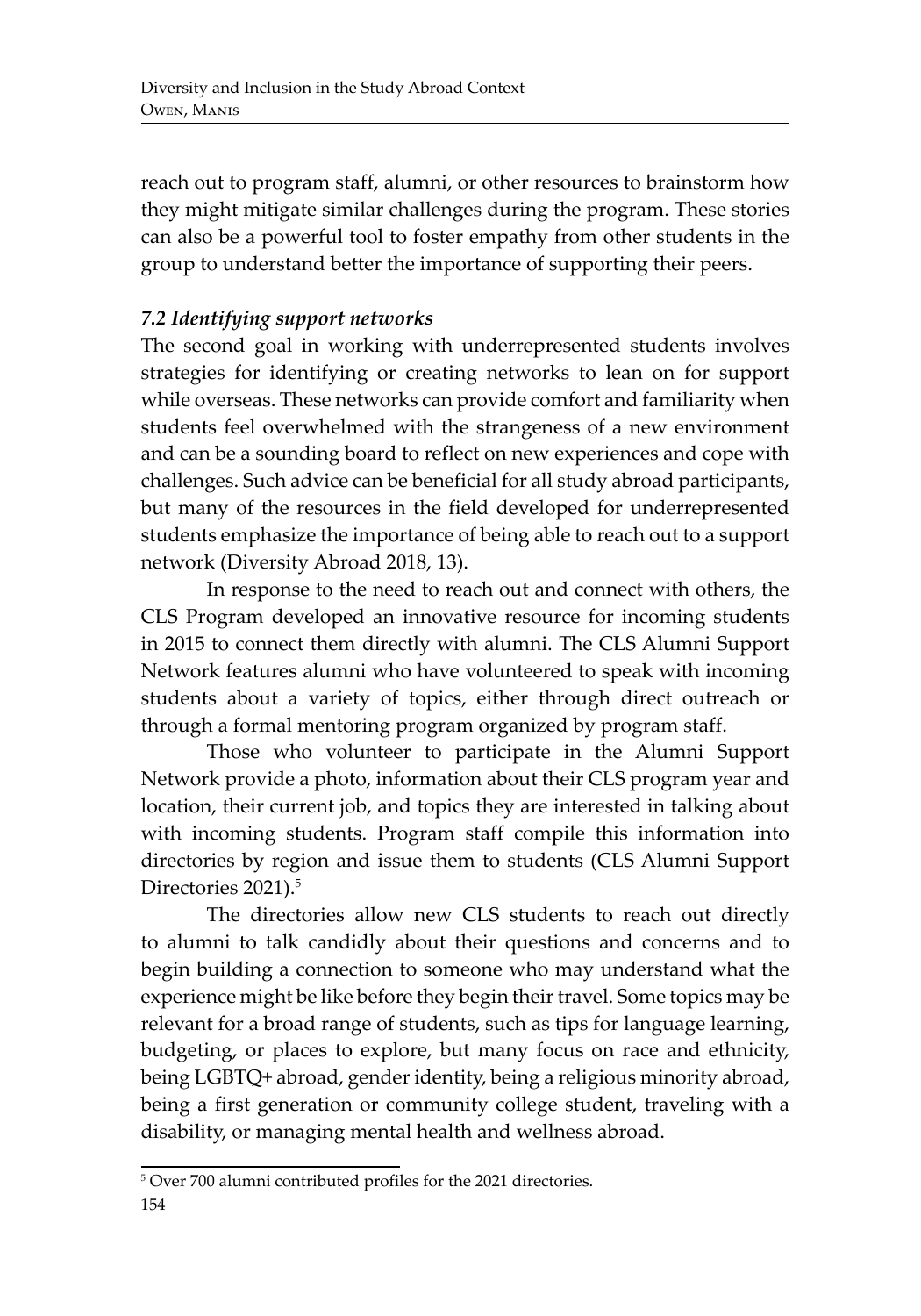Incoming students can also elect to be paired one-on-one with an alumni mentor who agrees to speak with them individually before and during the program. The CLS Program also maintains language-specific Facebook pages for alumni and participants across the years. These networks provide an opportunity for informal conversations and can help put students in touch with one another in familiar, lower-stakes and less intimidating environments than reaching out via email to a former participant or to a staff member.

Outside of the structure of the CLS Program there are other support networks that students might draw on for support during their time on the program including family and friends, LGBTQ+ or Black student organizations, campus Offices of Disability Services or other resources on home campuses, as well as counseling services.

#### *7.3 Building relationships*

The third goal in working with students prior to the program start is to build relationships between staff and students and students and the community. The overarching reasons for building connections with staff members is so that students feel comfortable reaching out to someone in advance of the program to ask questions about what to expect or to make arrangements tailored to specific needs, or during the program to talk about uncomfortable or confusing encounters. These relationships are fostered through individual and group communication starting at the point of acceptance to the program and continuing through the preprogram orientation and arrival to and orientation in the host city.

Finally, it is important to keep in mind that while pre-program orientations can contribute to a successful program experience for both partners overseas and U.S. students, there are limits to what pre-departure training can accomplish. While implementing partners learn more about the American experience by interacting with U.S. students, students also learn most about the host country while they are experiencing it. Our goal in working with host institutions and students is not to impose a specific set of opinions, values, or beliefs but rather to prepare all parties to consider each other's point of view and come to these interactions with some tools to learn from uncomfortable situations and move past them. For students, this means that even when they encounter attitudes or beliefs of the host community that they disagree with, they consider